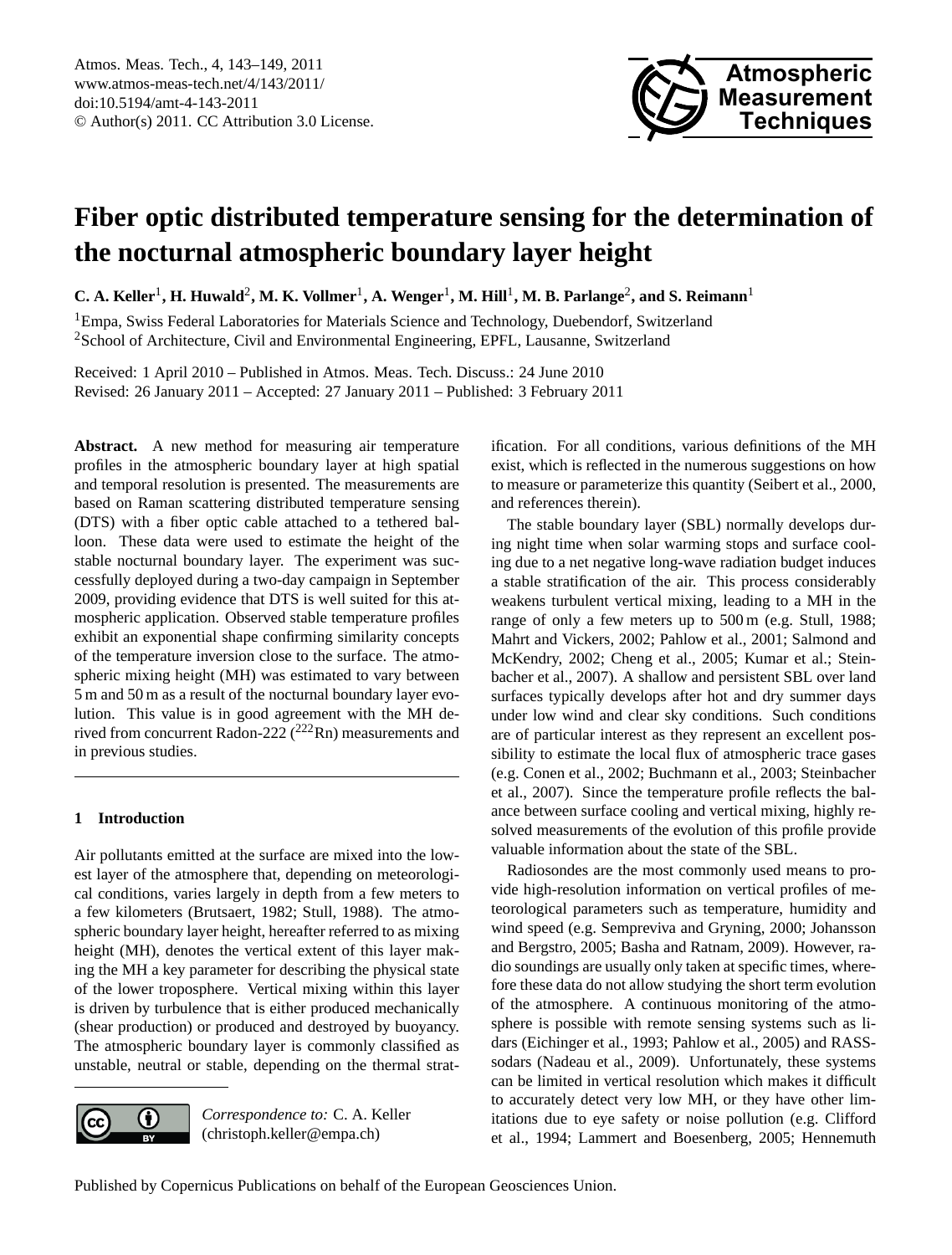and Lammert, 2006; Emeis et al., 2008). An important tool for studying the boundary layer height has been measurements on tall towers and tethered balloons (e.g. Clarke, 1972; Haugen et al., 1971; Soilemes et al., 1993; Van Ulden and Wieringa, 1996; Schnitzhofer et al., 2009). While high spatial resolution can be achieved with a tall tower (although associated with high costs), it is impossible to obtain an instantaneous high resolution temperature profile from a tethered balloon system which typically carries only one sensor.

Raman scattering fiber optic distributed temperature sensing (DTS) has recently proven to be a powerful tool for accurately measuring ambient temperature at high temporal (1 min) and spatial (1 m) resolution over distances of several kilometers (Selker et al., 2006a,b; Tyler et al., 2009; Roth et al.). It is based on the inelastic scattering of photons (Raman effect) causing a temperature dependent intensity ratio between the amplitudes of the backscattered Stokes to anti-Stokes signals. Laser pulses travel within an optical fiber and the backscattered light reaches a detector where the intensity of the incident signals is evaluated. The exact position on the fiber of a backscattered signal is determined from the time of flight of a light pulse. The spatial resolution of a DTS system is hardware constraint and depends on the laser pulse length and frequency, and the detector analysis speed. The temporal resolution is basically user specified and depends on the noise level acceptance. A longer integration time reduces the noise level by means of a longer sampling and averaging period. For a more detailed description of the DTS system, the reader is referred to Selker et al. (2006a) who also give several examples of possible applications of DTS for temperature measurements in different environmental systems. To date, the use of DTS in environmental monitoring has been predominantly focused on hydrological applications (e.g. Selker et al., 2006b; Westhoff et al., 2007; Moffett et al., 2008; Tyler et al., 2008; Hoes et al., 2009; Vogt et al., 2010; Roth et al.), although its characteristics also perfectly meet the requirements for atmospheric sensing.

In this context, the Nocturnal Boundary Layer Balloon Experiment (NOBALEX) was carried out in September 2009 in a suburban area (Duebendorf, Switzerland) with the aim to test the ability of DTS for measuring the evolution of vertical temperature profiles within the stable boundary layer as well as to estimate fluxes of anthropogenic pollutants between the surface and the atmosphere.

This paper focuses on the DTS measurements conducted during the NOBALEX campaign, including a description of the experimental setup, a quality analysis, and the estimation of the nocturnal MH. Results are compared with an independent estimation of the MH based on measurements of Radon-222  $(^{222}$ Rn).



**Fig. 1.** Illustration of the experimental setup.

#### **2 Setup and experiments**

A schematic drawing of the experimental setup is shown in Fig. 1. A tethered balloon lifting system was used to vertically install a fiber optic cable (AFL mini-link, 900 µm diameter,  $0.7 \text{ gm}^{-1}$ ) in the lowest 100 m of the atmosphere. Connected to a DTS instrument (Agilent Technology, model N4386A), the fiber cable was fixed along the 100 m cord of the tethered balloon  $(4.25 \text{ m}^3)$  helium; Wittich & Visser, Rijswijk, The Netherlands). The fiber cable was measured in a single-ended configuration, with a 60 m lead section of the fiber cable coiled up in a thermally insulated water bath of an accurately known temperature (measured by several HOBO Tidbit temperature loggers with a resolution of  $0.02 \degree C$  and an accuracy of  $0.2 \degree C$ ), allowing for an in-situ calibration of the DTS system. The next 200 m of the fiber string were looped up and down along the balloon cord. As a consequence, two temperature profiles could be measured simultaneously, enabling to check both the quality and consistency of the measurements as well as the spatial repeatability of the employed system. The last 350 m section of the fiber cable remained on the spool but was also measured to exclude signal perturbations (which are typically present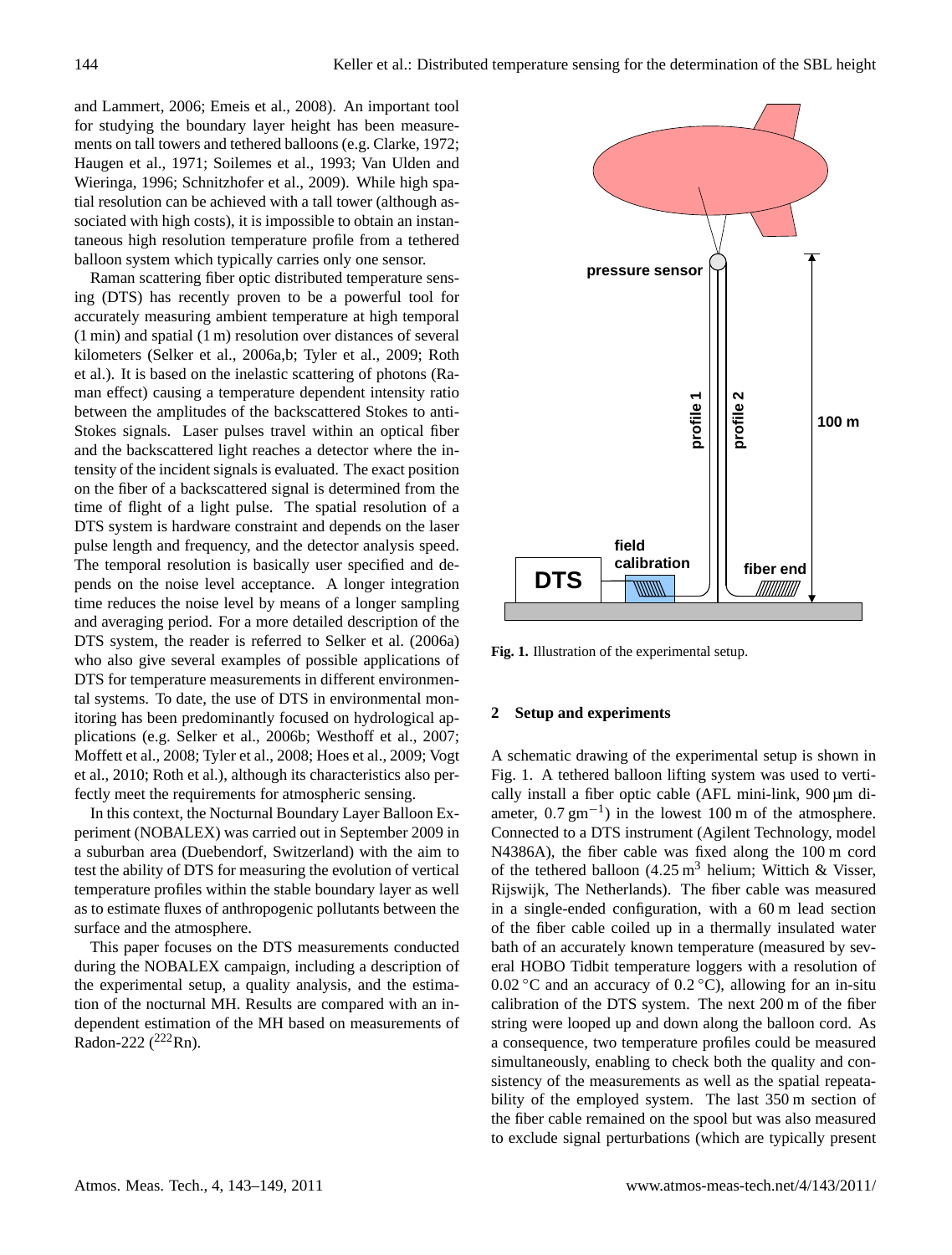near the fiber termination) from the two profiles of interest. The spatial resolution along the fiber of the DTS system in use was 1 m.

The loss in optical intensity that weakens the backscattered signal increases with distance along the fiber and is specific for the fiber optical cable used. To quantify and correct for this effect, the cable was pre-calibrated in the lab prior to the experiments by measuring two different cable sections of 50 m each in a reference container (water bath) of known temperature. Note that inserting the far end cable section (after the downward profile) into the water bath as well would enable to derive the attenuation signal directly from the field experiment data. This slight modification of the setup would supersede the pre-calibration of the fiber and we recommend adding this desirable feature into future studies.

The integration time for the DTS measurements was set to 5 min. This period is long enough to obtain a precision for temperature better than  $0.5\,^{\circ}\text{C}$  and short enough to account for the time scale of changes in the temperature profile. The response time of the plastic coated fiber optic cable to a sudden ambient air temperature change was observed to be well within the specified integration time. We therefore conclude that for night time conditions, the cable is in equilibrium with the ambient air and measurement errors due to long-wave radiative losses of the cable are expected to be negligible. This assumption does not necessarily hold for daytime measurements, when the influence of short-wave radiation on the radiative budget of the fiber becomes significant. Therefore, the application of a cable during daytime requires detailed investigation before using it under such conditions.

Averaging the two simultaneously measured temperature profiles allows distinguishing between measurement noise and real fluctuations. Results show that the two simultaneously measured sections (profiles) of a measurement (temperature trace) are highly correlated and it is concluded that temperature changes are well captured using an integration time of 5 min (see below).

Atmospheric pressure was measured with high frequency (every 8 s) at approximately 1 m below the balloon using a P300-Baro pressure sensor (Pace Scientific Inc.). The pressure information can be used to derive the height above ground of the balloon. For moderate to high wind speed conditions, this procedure is more accurate than using the length of the cord since it is not affected by the wind drag of the balloon.

To additionally measure anthropogenic pollutants in the near-surface atmosphere, a 150 m Teflon tube was fixed to the balloon cord and air was drawn through the tube by a membrane pump for sampling and analysis at the ground. These results will be presented elsewhere.

All measurements were carried out at a station of the Swiss National Air Pollution Monitoring Network (NABEL) in Duebendorf (47°24′ N,8°36′ E, 433 m above sea level), within a suburban area located about 10 km west of Zurich. All principal meteorological parameters and a suite of trace gases are continuously measured as part of the monitoring programme. To complement this data set and to obtain a second, independent estimate of the MH, measurements of <sup>222</sup>Rn were carried out throughout the experimental period. Ambient air concentrations of <sup>222</sup>Rn were measured at 10 m above ground using a dual loop two-filter system (Zaharowski et al., 2004). In addition, an accumulation chamber in combination with an Alphaguard Radon detector monitor (SAPHYMO GmbH, Frankfurt a.M., Germany) as described in detail by Szegvary et al. (2007) was used to determine the local exhalation rate of  $^{222}$ Rn.

A first measurement campaign (8 September, 4 p.m. to 9 September, 9 a.m., 2009, UTC +1) was conducted with the goal to derive vertical profiles of greenhouse gases. Therefore, the balloon was repeatedly moved to discrete heights (100 m, 80 m, 50 m, 35 m, 20 m, 10 m, 5 m, 2m) where it was kept for approximately 15 minutes before being shifted to the next level. This procedure resulted in several profiles of heights less than 100 m. A second campaign (10 September,7 p.m. to 11 September, 9 a.m., 2009, UTC +1) was specifically dedicated to the acquisition of vertical temperature profiles of the near-surface atmosphere and the balloon was permanently kept at a height of 100 m above ground, providing a complete temperature record throughout the night.

#### **3 Data analysis and results**

Measurements were collected during two nights following warm days with daily temperature maxima of 25.1 °C and 24.3 ◦C, respectively. By the early morning, surface air temperatures had decreased to 9.6 °C and 12.4 °C and wind speeds at the 10 m level never exceeded  $1 \text{ ms}^{-1}$  during the night. The balloon did not experience significant horizontal drag during the flights which implies that wind speed was weak within the entire 100 m slab. This is confirmed by the fact that balloon heights determined based on pressure measurements were very close to 100 m throughout the night. It is therefore reasonable to consider the cable distances to be representative for the balloon height and in the following all results are given with reference to the fiber cable length.

Mean net radiation at the surface between 7 p.m. to 7 a.m. was  $-71.0 \text{ Wm}^{-2}$  in the first night and  $-53.2 \text{ Wm}^{-2}$  in the second, indicating strong surface cooling. While the first night was clear, light clouds appeared in the second half of the second night explaining the less pronounced cooling.

#### **3.1 Example trace**

An exemplary measurement from the DTS instrument is shown in Fig. 2. The upper panel shows the temperature record along the first 350 m of the fiber cable measured during a 5 min integration period, the lower panel depicts the intensity loss (in dB) which occurred along the same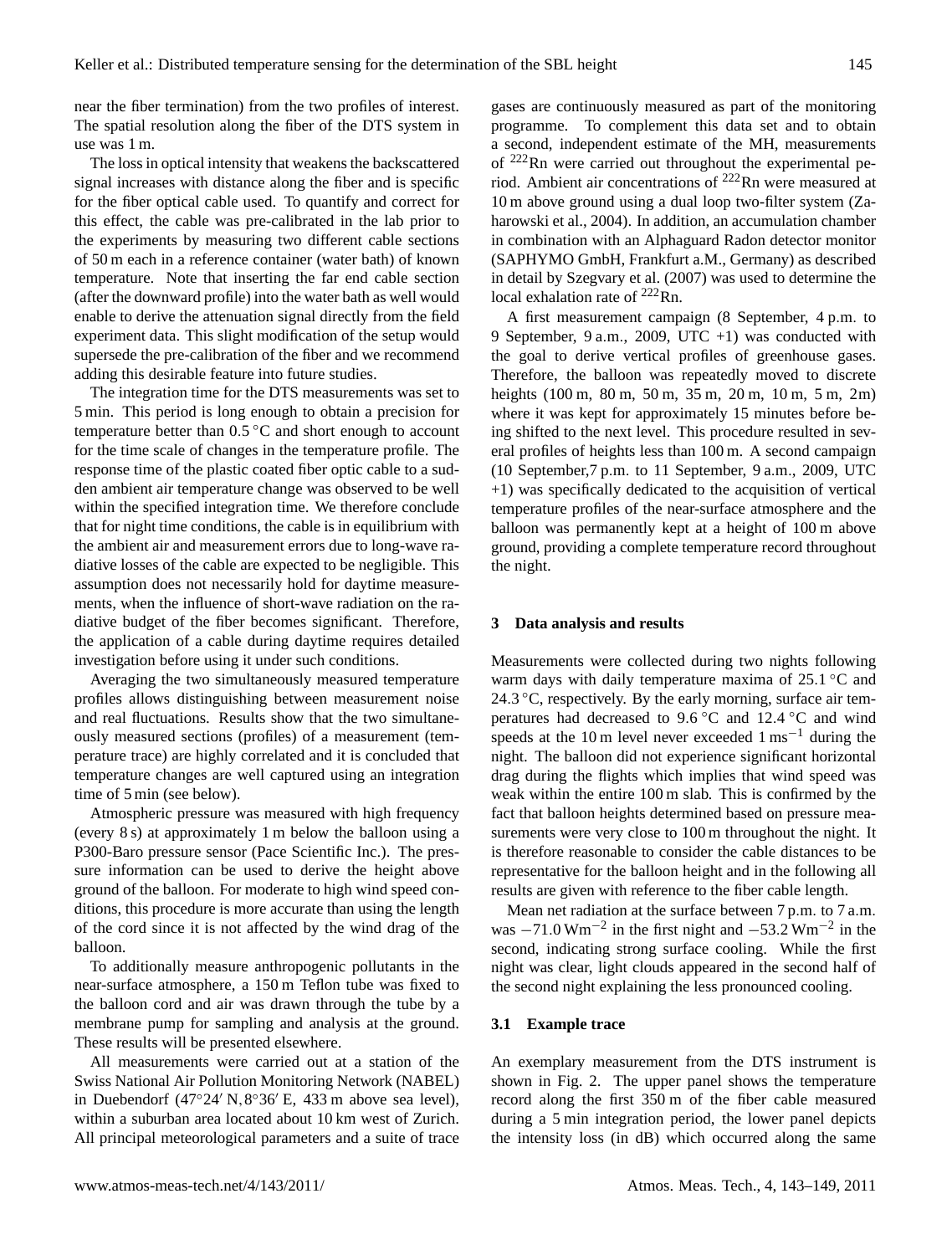

**Fig. 2.** DTS record of 11 September, 02:20 a.m. along the first 350 m of the fiber cable. **(a)** Temperature measurements in ◦C, the shaded areas show the location of the calibration section (water bath) and the upward and downward atmospheric profile fiber cable sections. **(b)** Loss of signal intensity (dB).

distance. The signal intensity decreases along the cable at a constant rate of approximately 3 dBkm−<sup>1</sup> . The absence of noticeable steps in the loss trace indicates that the measurement is not subject to local inhomogeneities, perturbations or irregularities along the cable (the steep drop in intensity at the beginning of the sensor cable is a result of the fiber connection to the DTS instrument).

The mean temperature of the in-situ calibration section (10–70 m) was 19.2 °C during the experiment, only  $0.6$  °C lower than the uniform temperature of 19.8 ◦C of the water bath. This final offset correction was applied to all DTS temperature measurements.

The upward and downward segment (profile 1 and 2) of the vertical temperature profiles of the atmosphere were derived using the information where the balloon was fixed to the fiber string and at which altitude the balloon resided. The two profiles coincide well and have a correlation coefficient  $R<sup>2</sup>$  equal to 0.98 and a root mean square error (RMSE) of 0.44 ℃. These values demonstrate that the system calibration procedure resulted in the determination of a valid set of parameters for the specific optical fiber used during the experiments.

Indeed, offset-corrected DTS temperature measurements are corroborated when compared to conventional temperature measurements with a ventilated thermohygrometer (Thygan VTP, Meteolabor, Switzerland) observed at the NABEL station, as shown in Fig. 3 (comparison of data at the same height above ground). Except for a short period in the morning (around 4 a.m.), DTS measurements closely follow the NABEL measurements and no significant differences between the two DTS segments are observed.



**Fig. 3.** Comparison of DTS temperatures measured 2 m above ground and air temperature measurements from the collocated NABEL network station (cf. Fig. 1 for definition of profiles). Correlations between DTS measurements and NABEL data are given in the legend.

#### **3.2 Temperature profiles and MH estimation**

The evolution of the potential temperature  $\Theta$  during the second campaign is shown in Fig. 4a. As observed in the measurements of campaign 1, the potential temperature was almost constant throughout the entire layer before sunset at about 06 : 50 p.m., indicating a well mixed boundary layer during this time. With sunset, the air near the surface started to cool and an inversion developed. Since this cooling is induced by the net heat loss of the ground due to strong radiative cooling, the air next to the surface experiences the strongest temperature decrease. The stable atmospheric stratification was eroded shortly after sunrise when the surface quickly warmed up again and latent and sensible heat was transferred to the atmosphere leading to increased convection, turbulence and mixing.

Figure 4b shows a representative nocturnal profile of  $\Theta$ . This profile can be described with an exponential model (Stull, 1988)

$$
\Delta \Theta(z) = \Delta \Theta_s \cdot e^{-z/H} \tag{1}
$$

where  $\Delta\Theta_s$  is the potential temperature difference between the non-disturbed air aloft and the surface (in  $°C$ ), z is the height (in m) and  $H$  is the e-folding depth in m.  $H$  denotes the depth of a rectangle with abscissa  $\Delta\Theta_s$  which covers the same area as below the exponential curve and is therefore often referred to as the mixing height (Stull, 1988).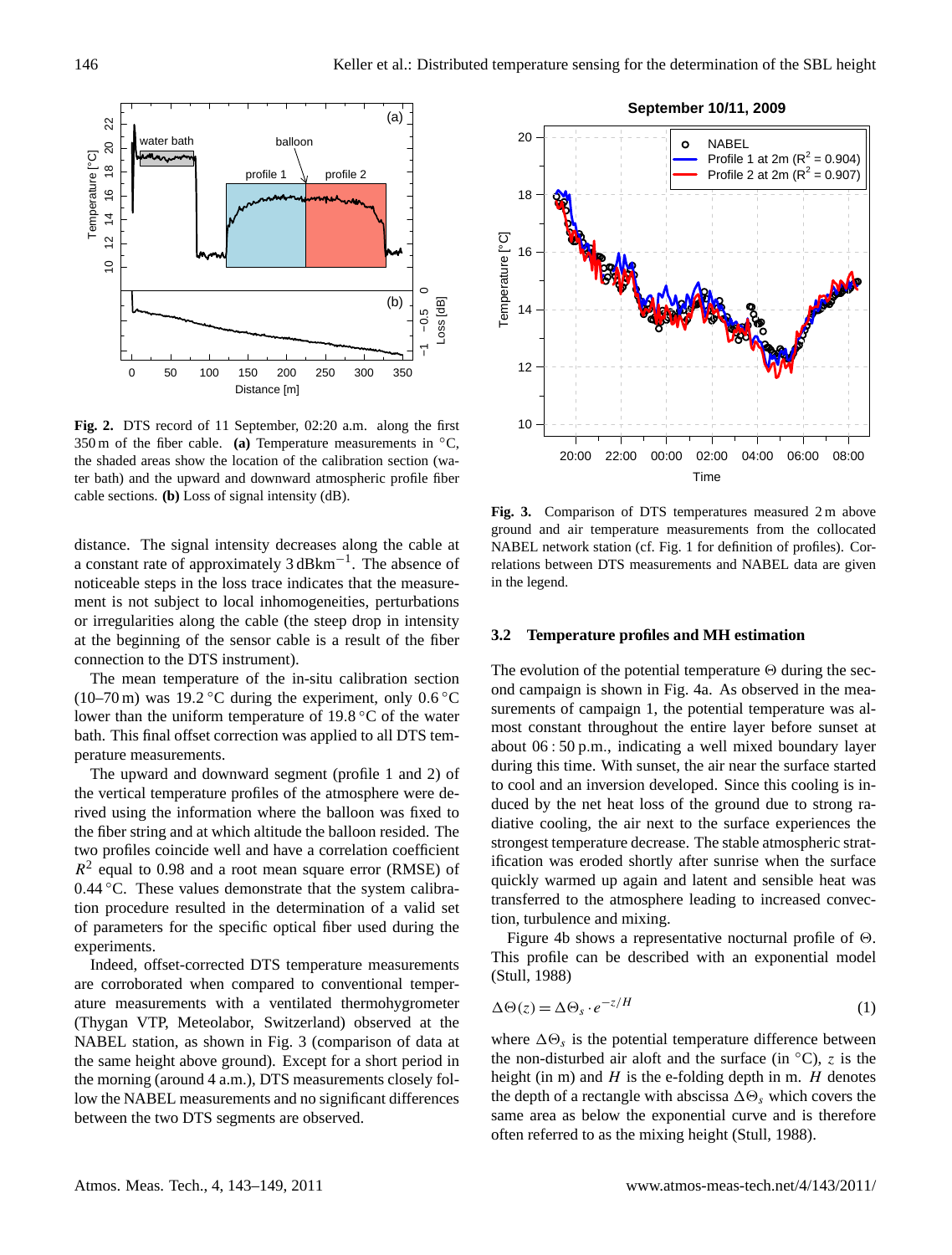

**Fig. 4.** (a) Evolution of potential temperature  $\Theta$  during campaign 2 (10 September 7 p.m.–11 September, 9 a.m.). The bold dashed line and the red squares denote the mixing heights as determined from exponential profile fits and  $222$ Rn measurements, respectively. The white vertical band is a period of missing data; **(b)** Example of a DTS measurement profile for 11 September, 2 a.m. (black) and the corresponding best fit of an exponential curve (red). Mixing height  $H$  is shown in blue.

For every temperature profile during stable atmospheric conditions, a minimum RMSE fit between observed and theoretical profile (Eq. 1) was calculated which provided the MH for each time. This MH varied between 5 m and 50 m during night 2 (Fig. 4a, bold dashed line) and between 15 m and 45 m during night 1 (no figure shown). These values are similar to the MH previously estimated for the same site under similar meteorological conditions (Buchmann et al., 2003; Steinbacher et al., 2007).

## **3.3 Comparison with MH estimated from Radon-222 measurements**

Radioactive  $^{222}$ Rn has a precisely known lifetime of 5.5 days and is released from soils with relatively small spatial and temporal variability, wherefore it is often used as tracer for atmospheric dilution (e.g. Biraud et al., 2000; Schmidt et al., 2001; Conen et al., 2002; Zaharowski et al., 2004). Relating the observed concentration increase between time  $t_1$  and  $t_2$ to the local exhalation rate  $F_{\text{Rn222}}$  (in Bqm<sup>-2</sup>h<sup>-1</sup>), the MH can be estimated by (Sesana et al., 2003)

$$
MH = \frac{F_{Rn222}(1 - e^{-\lambda \Delta t})}{\lambda (C_{Rn222}(t_2) - C_{Rn222}(t_1)e^{-\lambda \Delta t})}
$$
(2)

with  $\lambda$  being the radioactive decay constant of <sup>222</sup>Rn (7.55 ·  $10^{-3}$  h<sup>-1</sup>), and  $C_{\text{Rn222}}(t)$  the measured <sup>222</sup>Rn concentration at time t. From 7 September to 12 September, measured  $222$ Rn concentrations at Duebendorf showed a distinct diurnal cycle with values on the order of  $5$  Bqm<sup>-3</sup> during the day but rising to more than  $20$  Bqm<sup>-3</sup> during night. Mean exhalation rates amounted to  $65$  Bqm<sup>-2</sup>h<sup>-1</sup>, which is in good agreement with the value of  $67.9$  Bqm<sup>-2</sup>h<sup>-1</sup> approximated from gamma dose rate data by Szegvary et al. (2007) for this region. Applying Eq. (2) to the  $222$ Rn measurements during the two campaigns (using  $\Delta t = 2$  h), a MH varying between 15 m and 50 m is derived (see red squares in Fig. 4a).

 $222$ Rn concentrations decreased in the second half of campaign 2, wherefore no MH could be estimated and indicating that residual air was mixed into the SBL during this period. This process is not reflected by the DTS measurements, showing that caution is needed when comparing the MH derived from the <sup>222</sup>Rn accumulation with the MH estimated from surface cooling since the time scales and the underlying physical principles may differ. While the  $^{222}$ Rn method is representative for how effectively air has been mixed within the considered time span of 2 h, the temperature profile depicted by the DTS system reflects the current state of the lower atmosphere and its thermal stability. Nevertheless, where a direct comparison is possible, the MH estimated by the two methods lie within a factor of 1.5. This result indicates that under stable conditions, the evolution of the potential temperature profile is a good measure for atmospheric mixing.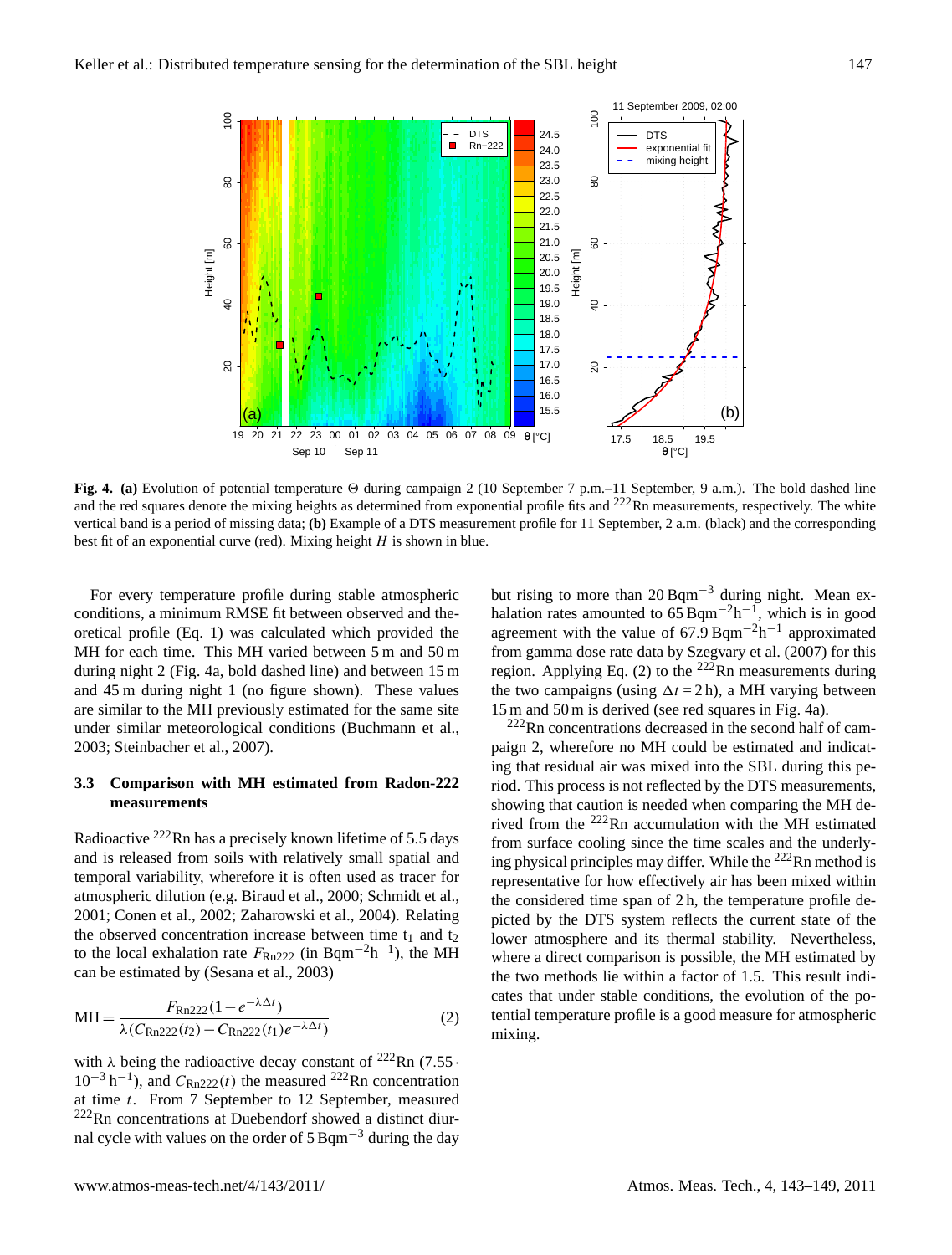# **4 Conclusions**

Raman scattering fiber optic distributed temperature sensing (DTS) in combination with a tethered balloon was successfully applied to measure the evolution of high resolution vertical temperature profiles within the atmospheric boundary layer. Results from a series of field experiments demonstrate that DTS is very well suited for atmospheric applications. The measurement technique and experimental setup presented in this study constitute an important extension of past DTS applications, typically in the area of hydrological monitoring and geo-engineering. As a result of its relatively easy handling, DTS constitutes an interesting and promising alternative for measuring atmospheric temperature profiles with high spatial and temporal resolution when compared to conventional techniques. It may also be used as a reference for in-situ validation of other sampling techniques such as atmospheric boundary layer lidars.

Measurements were carried out during two clear nights in September 2009 in the presence of relatively strong temperature inversions. Most of the temperature profiles measured during this study closely match an exponential model, showing the evolution of a strong inversion in the boundary layer during the observational periods. The MH derived from the temperature profiles varied between 5 m and 50 m. This value is similar to those estimated in previous studies and deviates less than 50% from the MH derived from  $222$ Rn measurements at the same site using a mass balance approach. The relatively high sampling frequency of the DTS measurements allows the estimation of a MH with a temporal resolution of only 5 min.

Up to now, the method presented in this study is restricted to low wind conditions, since the tethered balloon system suffers from strong wind drag otherwise. For using the fiber optic DTS system continuously and under more challenging weather conditions, installing it on a tall tower or mast might be an interesting alternative.

*Acknowledgements.* We highly acknowledge the cooperation of F. Conen in conducting and calibrating the Rn-222 measurements. W. Eugster contributed with both technical support and scientific discussions. We are grateful to M. Steinbacher, D. Brunner and S. Henne for helpful discussions. The Swiss National Air Pollution Monitoring Network (NABEL) is run by Empa in joint collaboration with the Swiss Federal Office for the Environment. This project was funded by the Swiss National Science Foundation (project no. 200021-117753, 200020-125092/1 and 200021- 120238). The long review period was only due to editorial issues and was unrelated to the content of the manuscript.

Edited by: T. Wagner

## **References**

- Basha, G. and Ratnam, M. V.: Identification of atmospheric boundary layer height over a tropical station using high-resolution radiosonde refractivity profiles: Comparison with GPS radio occultation measurements, J. Geophys. Res., 114, D16101, doi: 10.1029/2008JD011692, 2009.
- Biraud, S., Ciais, P., Ramonet, M., Simmonds, P., Kazan, V., Monfray, P., O'Doherty, S., Spain, T. G., and Jennings, S. G.: European greenhouse gas emissions estimated from continuous atmospheric measurements and radon 222 at Mace Head, Ireland, J. Geophys. Res., 105(D1), 1351-1366, doi:10.1029/ 1999JD900821, 2000.
- Brutsaert, W.: Evaporation into the Atmosphere, Kluwer Academic Publishers, Dordrecht/Boston/Lancester, 1982.
- Buchmann, B., Stemmler, K., and Reimann, S.: Regional emissions of anthropogenic halocarbons derived from continuous measurements of ambient air in Switzerland, Chimia, 57, 522–528, 2003.
- Cheng, Y., Parlange, M. B., and Brutsaert, W.: Pathology of Monin-Obukhov similarity in the stable boundary layer, J. Geophys. Res-Atmos., 110, D06101, doi:10.1029/2004JD004923, 2005.
- Clarke, R. H.: Observational studies in the atmospheric boundary layer, Q. J. Roy. Meteor. Soc., 98, 231–235, doi:10.1002/ qj.49709841525, 1972.
- Clifford, S. F., Kaimal, J. C., Lataitis, R. J., and Strauch, R. G.: Ground-based remote profiling in atmospheric studies: an overview, Proceedings of the IEEE, 82(3), 313–355, doi:10. 1109/5.272138, 1994.
- Conen, F., Neftel, A., Schmid, M., and Lehmann, B. E.:  $N_2O^{222}Rn$ – soil flux calibration in the stable nocturnal surface layer, Geophys. Res. Lett., 29(2), doi:10.1029/2001GL013429, 2002.
- Eichinger, W. E., Cooper, D. I., Parlange, M., and Katul, G.: The application of a scanning, water raman-lidar as a probe of the atmospheric boundary layer, IEEE. T. Geosci. Remote, 31(1), 70– 79, 1993.
- Emeis, S., Schafer, K., and Munkel, C.: Surface-based remote sensing of the mixing layer height – a review, Meteorol. Z., 17(5), 621–630, doi:10.1127/0941-2948/2008/0312, 2008.
- Haugen, D. A., Kaimal, J. C., and Bradley, E. F.: An experimental study of Reynold stress and heat flux in the atmospheric surface layer, Q. J. Roy. Meteor. Soc., 97, 168–180, doi:10.1002/qj. 49709741204, 1971.
- Hennemuth, B. and Lammert, A.: Determination of the atmospheric boundary layer height from radiosonde and lidar backscatter, Bound-Lay. Meteorol., 120, 181–200, doi:10.1007/ s10546-005-9035-3, 2006.
- Hoes, O. A. C., Luxemburg, W. M. J., Westhof, M. C., van de Giesen, N. C., and Selker, J.: Identifying seepage in ditches and canals in Polders in the Netherlands by distributed temperature sensing, Lowland Technology International, 11(2), 21–26, 2009.
- Johansson, C. and Bergstro, H.: An auxiliary tool to determine the height of the boundary layer, Bound-Lay. Meteorol., 115, 423– 432, doi:10.1007/s10546-004-1424-5, 2005.
- Kumar, V., Kleissl, J., Meneveau, C., and Parlange, M. B.: Largeeddy simulation of a diurnal cycle of the atmospheric boundary layer: Atmospheric stability and scaling issues, Water Resour. Res., 42, W06D09, doi:10.1029/2005WR004651, 2006.
- Lammert, A. and Boesenberg, J.: Determination of the convective boundary layer height with laser remote sensing, Bound-Lay. Meteorol., 119, 159–170, doi:10.1007/s10546-005-9020-x,